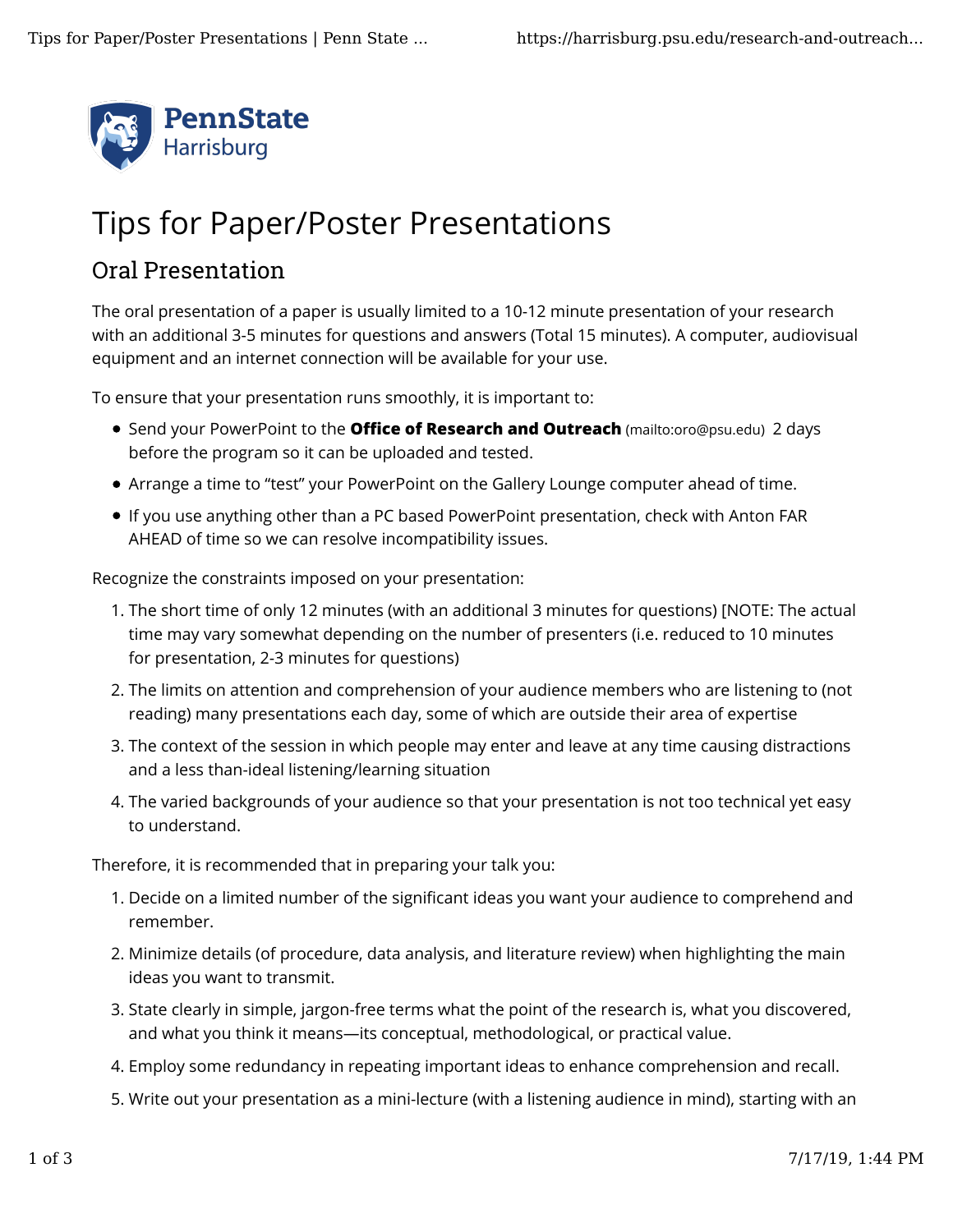outline that you expand into a narrative.

- 6. Practice delivering it aloud in order to learn it well, to make its length fit in the time allocated, and to hear how it sounds.
- 7. Get feedback both from tape-recorded replay of your delivery and from critical colleagues who listen to it.
- **Do not read your paper to the audience.** Speak your ideas directly to your audience, 8. referring—if necessary only—to an outline of key points and transitions.(This may not apply to presentations of creative writing, e.g. some areas of humanities)
- 9. Try to speak loud enough, clear enough, and with sufficient enthusiasm to hold the attention of your audience despite distractions (internal and external).
- 10. State your final conclusions and end on time.

It is an honor to have the opportunity of being in the spotlight with an audience of peers giving you their time and attention. You have an obligation to them (and to your profession) to use that occasion wisely and well.

## Poster Presentations:

Poster boards and tables will be available for hanging or exhibit style placements. The production of the poster and associated costs (printing) are the responsibility of the presenters and/or their respective school. The Office of Research and Outreach may have some limited funds available to cover poster printing costs in exceptional circumstances.

Poster presentations provide the opportunity for the presenter and the audience to talk with one another. A physical arrangement similar to an exhibit area is used for this interaction. The most common size for posters is 48"x36". Check to make sure your poster adheres to the requirements of the symposium/conference at which you will be presenting. A relatively large number of posters will be displayed during each poster session. During the designated period, the audience moves through the poster displays, stopping to interact with those who are presenting research that is of special interest to them. Thus, the interaction between the presenters and the audience is likely to be more meaningful than is typically the case in paper sessions. Therefore, when constructing your poster, remember to utilize the opportunities provided by this method of presentation.

Poster presentation recommendations:

- 1. Construct the poster to include the title, the author(s), affiliation(s), and a description of the research, highlighting the major elements that are covered in the abstract.
- 2. Minimize detail and try to use simple, jargon-free statements.
- 3. Remember that pictures, tables, and figures work well in a poster display
- 4. If you can, use color in your visuals.
- 5. Make sure your lettering is neatly done and is large enough to be read from a distance, i.e., do not simply pin up a set of typed pages--reserve these for your handout.